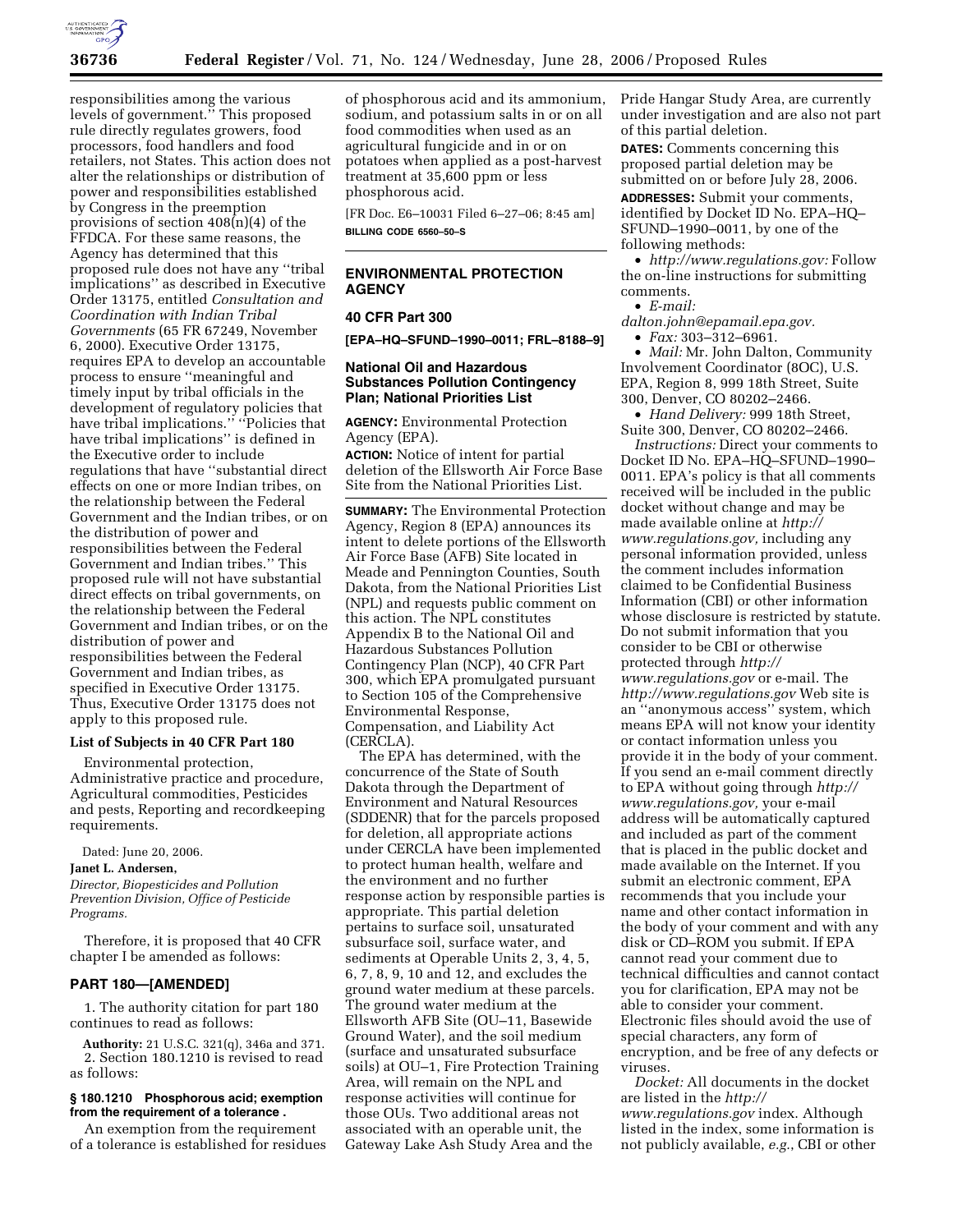information whose disclosure is restricted by statute. Certain other material, such as copyrighted material, will be publicly available only in hard copy. Publicly available docket materials are available either electronically in *http:// www.regulations.gov* or in hard copy at the EAFB Information Repository located at the Rapid City Public Library and at the Ellsworth AFB Holbrook Library. The Rapid City Library is located at 610 Quincy Street, Rapid City, SD 57701. For hours of operation, call (605) 394–4171. Holbrook Library is located at 2650 Doolittle Dr. Ellsworth AFB, SD 57706, between the Base commissary and the Base Theater. For hours of operation, call (605) 385–1686.

All CERCLA and Environmental Restoration Program (ERP) documents, including those not kept at the Information Repositories, and the Docket for this proposed partial deletion are kept in the Administrative Record. The Administrative Record is available for public viewing at the Base Environmental Management Flight, 2103 Scott Drive, Ellsworth AFB, SD 57706. To schedule an appointment or for Base access call (605) 385–2680.

**FOR FURTHER INFORMATION CONTACT:** Mr. John Dalton, Community Involvement Coordinator (8OC), U.S. EPA, Region 8, 999 18th Street, Suite 300, Denver, CO 80202–2466, Phone: (303) 312–6633.

## **Table of Contents**

#### I. Introduction

- II. NPL Deletion Criteria
- III. Deletion Procedures
- IV. Basis for Intended Partial Site Deletion V. Deletion Action

#### **I. Introduction**

The EPA announces its intent to delete portions of the Ellsworth AFB Site (CERCLIS ID #SD2571924644), from the NPL and requests comments on this proposed action. The NPL constitutes Appendix B to the NCP, 40 CFR part 300, which EPA promulgated pursuant to Section 105 of CERCLA as amended, 42 U.S.C. 9605. The NPL is a list of facilities which EPA determined may pose a significant threat to public health, welfare, or the environment. 40 CFR 300.425(e) authorizes deletion of facilities, or portions of facilities, from the NPL provided that facility meets certain criteria. Deletion from the NPL does not necessarily preclude further remedial action. If a significant release occurs at a facility deleted from the NPL, that facility is restored to the NPL without application of the Hazard Ranking System. Federal facilities are not eligible for Superfund-financed remedial action. However, all Federal

facilities, whether listed on the NPL or not, have a continuing statutory duty to conduct further remediation, if required, even after the Federal property is transferred to non-Federal owners. When a release attributable to a Federal facility's historical activities is discovered after a property transfer, CERCLA section 120(b)(3)(A)(i) requires the federal entity to conduct further remediation if necessary for the protection of human health and the environment.

An environmental assessment was conducted at Ellsworth AFB on the parcels proposed for deletion. All media were sampled. Results of the sampling were reported in Remedial Investigation (RI) reports which were used to conduct Risk Assessments. Feasibility Studies (FS) were generated which evaluated potential remedies required to address the contamination. The remedies were summarized in a public notice soliciting comments on the remedies. All public comments received during the public comment periods were considered by the Air Force and EPA before the final remedy was selected.

The parcels proposed for deletion are described in more detail later in this document. EPA proposes deleting these parcels from the NPL because no further CERCLA response is appropriate. The remaining portions of the property comprising the Ellsworth AFB Site will remain on the NPL. This notice will be published in the **Federal Register** to solicit public comments on the proposed partial deletion. The public comment period is thirty (30) days beginning on the date of publication.

Section II of this action explains the criteria for the partial deletion of sites from the NPL. Section III discusses the procedures that EPA is using for this action. Section IV discusses the history of the Ellsworth AFB Site and explains how the portions of the Site proposed for deletion meet deletion criteria. Section V states EPA's intention to delete the portions of the Site from the NPL unless dissenting comments are received during the comment period.

#### **II. NPL Deletion Criteria**

The NCP establishes the criteria that are used to delete sites from the NPL. In accordance with 40 CFR 300.425(e), sites may be deleted from the NPL where no further response is appropriate to protect human health or the environment. In making such a determination pursuant to 40 CFR 300.425(e), EPA will consider, in consultation with the State, whether any of the following have been met:

 $(1)$  Section  $300.425(e)(1)(i)$ . Responsible parties or other persons have implemented all appropriate response actions required; or

(2) Section 300.425(e)(1)(ii). All appropriate Fund-financed response under CERCLA has been implemented, and no further response action by responsible parties is appropriate; or

(3) Section 300.425(e)(1)(iii). The remedial investigation has shown that the release poses no significant threat to human health or the environment and, therefore, taking of remedial measures is not appropriate.

As explained below, portions of the Ellsworth AFB Site meet the NCP's deletion criteria listed above. Therefore, partial deletion is being proposed.

## **III. Deletion Procedures**

Upon determination that at least one of the criteria described in 40 CFR 300.425(e) of the NCP has been met, EPA may formally begin deletion procedures. The following procedures were used for the proposed partial deletion of portions of Ellsworth AFB:

(1) All appropriate responses under CERCLA have been implemented and no further action is appropriate for the identified areas;

(2) The State of South Dakota through the Department of Environment and Natural Resources concurred with this proposed partial deletion decision via a letter dated February 10, 2006;

(3) Concurrent with this Notice of Intent for Partial Deletion, notice has been published in the Rapid City Journal (the newspaper of record) and has been distributed to appropriate Federal, State, and local officials, and other interested parties. These notices announce a thirty (30) day public comment period on the deletion package, which commences on the date of publication of this notice in the **Federal Register** and the Rapid City Journal; and

(4) All relevant documents have been made available for public review at the local information repositories listed previously.

Upon completion of the 30-day comment period, EPA will evaluate all comments received before issuing the final decision on partial deletion. If appropriate, EPA will prepare and issue a Responsiveness Summary for comments received during the public comment period and will address concerns presented in the comments. The Responsiveness Summary will be made available to the public at the information repositories. Members of the public are encouraged to contact EPA to obtain a copy of the Responsiveness Summary. If, after review of all public comments, EPA determines that the partial deletion from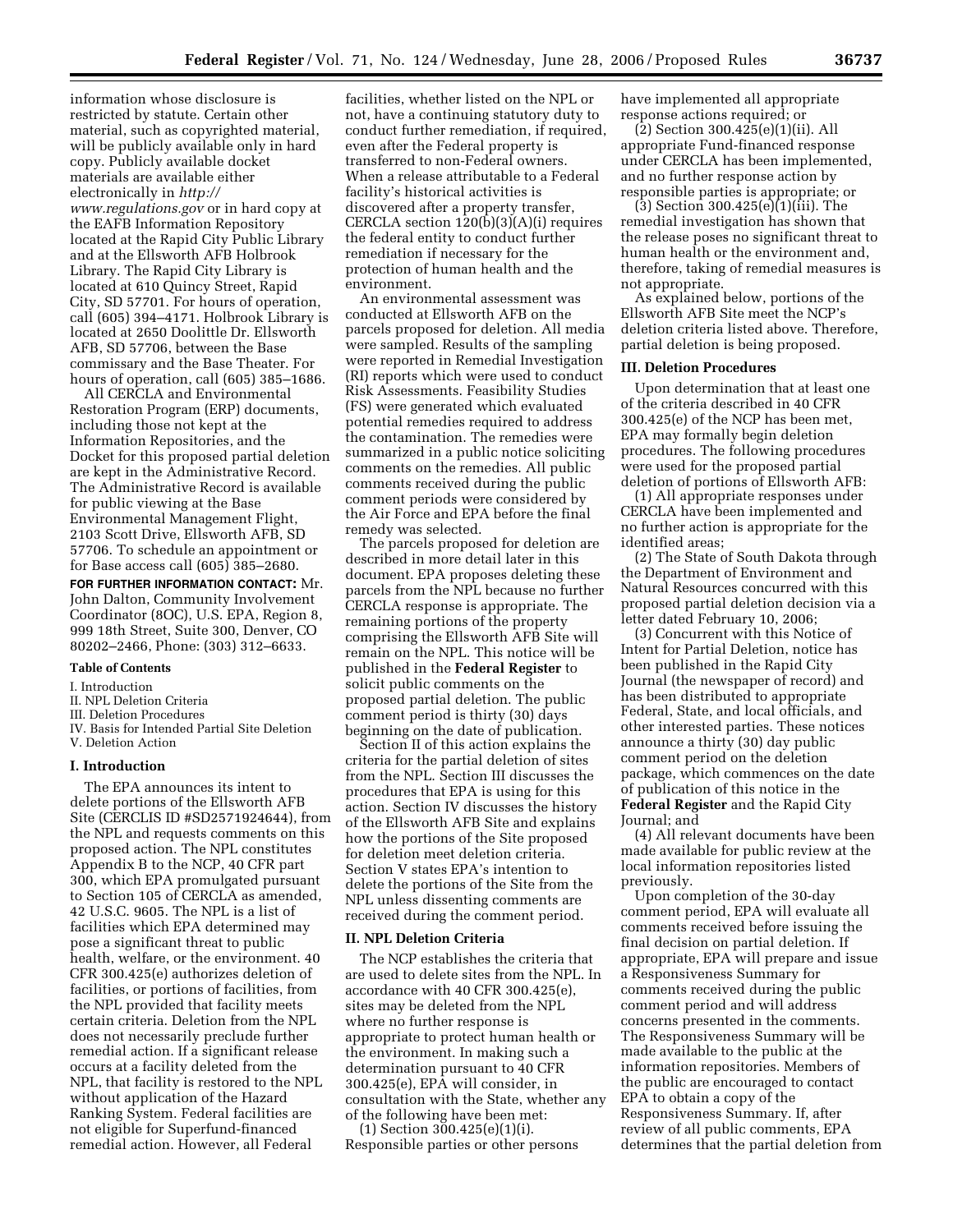the NPL is appropriate, EPA will publish a Final Notice of Partial Deletion in the **Federal Register.** As stated in 40 CFR 300.425, a site, or portion of a site, deleted from the NPL, remains eligible for future response actions if conditions warrant.

## **IV. Basis for Intended Partial Site Deletion**

The following site summary provides EPA's rationale for the proposed partial deletion. It also includes information demonstrating satisfaction of the deletion criteria specified under 40 CFR 300.425(e).

### *Background*

Ellsworth AFB is a U.S. Air Force Air Combat Command (ACC) installation located 12 miles east of Rapid City, South Dakota, and adjacent to the small community of Box Elder. The main Air Base covers approximately 4,858 acres within Meade and Pennington counties and includes runways, airfield operations, industrial areas, housing, and recreational facilities. The site was officially activated in July 1942 as the Rapid City Army Air Base, a training facility for B–17 bomber crews. Ellsworth AFB has been the headquarters of operations for a variety of aircraft, the Titan I Intercontinental Ballistic Missile system and the Minuteman I and Minuteman II Missile systems. The Base has historically provided support, fueling, training, maintenance, and/or testing facilities. Operations at Ellsworth AFB over the years generated a variety of waste materials including municipal solid waste, wastewater treatment plant sludge, industrial wastes including waste oils, solvents, paints, spilled fuels, waste pesticides, shop waste, metal remains from ordnance disposal (shell casings and bomb fragments but not unexploded ordnance) and radiological wastes. Contaminants of concern at Ellsworth AFB include chlorinated solvents, waste fuels and metals.

Ellsworth AFB is located within the following Sections, Townships, and Ranges, in Pennington and Meade Counties, South Dakota:

Sections 35 and 36, Township 3 North, Range 8 East, Meade County;

Section 31, Township 3 North, Range 9 East, Meade County;

Sections 1, 2, 11, 12, 13, Township 2 North, Range 8 East, Pennington and Meade Counties; and

Sections 5, 6, 7, 8, 17, 18, 19, Township 2 North, Range 9 East, Pennington and Meade Counties.

Ellsworth AFB was placed on the NPL August 30, 1990 (55 FR 35509) and is

therefore subject to the provisions of Section 120 of CERCLA, 42 U.S.C. 9620. At that time the entire base, approximately 4,858 acres, was included in the listing (''fence line to fence line''). The Department of Defense, EPA and the State of South Dakota entered into a Federal Facilities Agreement (FFA) which formalizes the process for environmental response actions and the relative roles of the Air Force, the EPA and the State of South Dakota under CERCLA and the Installation Restoration Program (IRP). The FFA was signed by the Air Force, the EPA, and the State of South Dakota in January, 1992 and became effective on April 1, 1992.

Upon listing, the facility began identifying sites where activities involving hazardous substances may have occurred. The sites requiring further investigations were grouped into Operable Units (OUs). Twelve OUs have been identified at Ellsworth AFB. The OUs include: OU–1, Fire Protection Training Area; OU–2, Landfills Nos. 1 and 6; OU–3, Landfill No. 2; OU–4, Landfill No. 3; OU–5, Landfill No. 4; OU–6, Landfill No. 5; OU–7, Weapons Storage Area; OU–8, Explosive Ordnance Disposal Area; OU–9, Old Auto Hobby Shop Area; OU–10, North Hangar Complex; OU–11, Basewide Ground Water; and OU–12, Hardfill No. 1. Records of Decision (RODs) have been finalized for all of these OUs. Appropriate response actions for soil media have been completed per ROD decisions at the 10 OUs proposed for deletion. The RI/FS process did not identify any unacceptable risks for surface water and sediment at these OUs. Therefore, remedial actions were not required for surface water and sediment. Remedial activities for areas where there has been a release or disposal of petroleum products have been deferred to action under the SDDENR petroleum release program.

The portions of the Ellsworth AFB Site to be deleted from the NPL include surface soil, unsaturated subsurface soil, surface water and sediment media at OU–2, OU–3, OU–4, OU–5, OU–6, OU– 7, OU–8, OU–9, OU–10 and OU–12 (approximately 542 acres) and the surface soil, unsaturated subsurface soil, surface water and sediment media of an additional 4,300 acres which are not associated with an operable unit and are not identified as posing a risk to human health or the environment.

Of the approximately 4,858 acres originally included in the Ellsworth AFB site NPL listing in 1990, there are four areas that are *not* being deleted. These areas are:

• OU–1 (all media) [generally described by the following coordinates: N667749.88/E1242611.11; N667496.84/ E1242812.29; N667330.75/E1242852.01; N666933.49/E1242558.40; N667158.53/ E1242265.75; N667787.47/E1242276.80; N667749.88/E1242611.11]

• OU–11 (Basewide Ground Water) [including all ground water plumes located within the Base boundary (described earlier) and those described as emanating from the Base]

• Gateway Lake Ash Study Area [generally described by the following coordinates: N667944.01/E1248056.74; N667694.15/E1248058.87; N667695.57/ E1247811.84; N667947.55/E1247834.49; N667944.01/E1248056.74]

• Pride Hanger Study Area [generally described by the following coordinates: N673538.32/E1243066.96; N673267.45 /E1243270.27; N673228.21/ E1243223.95; N673113.04/E1243308.87; N673021.04/E1243204.65; N673409.00/ E1242911.91; N673538.32/E1243066.96]

Maps identifying all areas are available for review in the partial deletion docket.

#### *Operable Unit 2*

The OU–2 study area consists of Landfill No. 1, Landfill No. 6, the drainage channel in the western portion of Landfill No. 1, and the drainage channel near Landfill No. 6, which includes Pond 002.

Landfill No. 1 is approximately 21.5 acres in size and is located at the southern boundary of Ellsworth AFB. The landfill was active from the early 1940s to 1964 and was used to dispose of a variety of wastes including Base refuse, incinerator ash, sludge, oil, and possibly liquid industrial wastes. Hardfill debris was also disposed of at Landfill No. 1.

Landfill No. 6 is approximately 0.5 acres in size and is located northeast of Landfill No. 1 on the north side of Kenney Road. Landfill No. 6 was used from 1962 to 1965 and primarily received general Base refuse. Waste oil, fuel, and solvents may also have been disposed of at this location. However, no direct physical evidence of these chemicals was found at Landfill No. 6 during the 1993/1994 remedial investigation field activities.

Within OU–2, soils contained chlorinated volatile organic compounds (VOCs), benzene, toluene, ethyl benzene, xylenes (BTEX), pesticides, inorganic compounds, and polynuclear aromatic hydrocarbons (PAHs). The concentrations of several inorganic compounds exceed background concentrations. This is believed to be a combination of landfill activities and variations in the concentrations of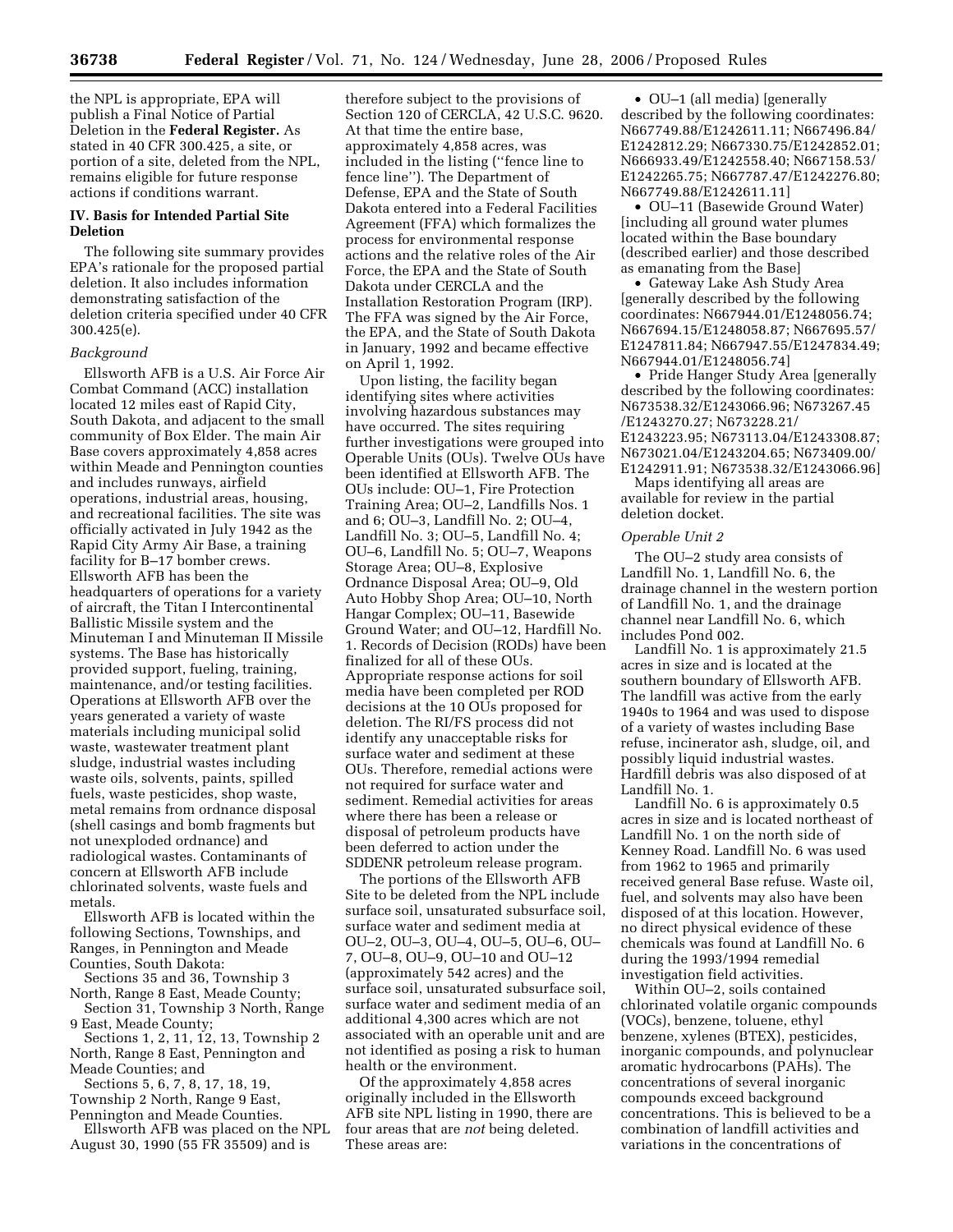naturally-occurring compounds in the soil. Jet fuel contamination caused by a leak in a fuel line was identified along the southern boundary of OU–2. This jet fuel contamination has been remediated under the SDDENR petroleum release program. Sediment samples collected at OU–2 contained semi-volatile organic compounds (SVOCs), primarily PAHs, pesticides and inorganic compounds. Low concentrations of three SVOCs were detected in surface water samples at OU–2, as well as numerous inorganic compounds. The concentrations of several inorganic compounds exceeded State and Federal water quality standards. However, the results of the risk assessment indicated that risk due to exposure to contaminants in sediments at OU–2 was within the acceptable risk range, and that surface water was not a media of current concern. Therefore, it was determined that remedial action was not warranted for surface water or sediment.

Two removal actions were completed at this OU. A site in the southwest corner of Landfill 1 identified during RI geophysical investigations was excavated in 1997. This location contained low-level radioactive waste material. A second removal action was completed for remnants of chemical weapons training materials located in the same general area. The identified materials were excavated and moved off Site for disposal at a licensed waste disposal facility.

The ROD was signed in May of 1996. The selected alternative for Landfill No. 1 was a vegetated soil cover and institutional controls. This alternative includes institutional controls, stormwater channel realignment and lining, in conjunction with physical modification of the OU to reduce potential risk. The selected alternative for Landfill No. 6 was institutional controls. This alternative uses access restriction, monitoring, and other controls to reduce potential risk. Construction for the storm-water channel was completed in October 1996. The landfill cover was completed in May 1997. Ground water remediation and monitoring are part of OU–11.

#### *Operable Unit 3*

OU–3, located in the northeast portion of Ellsworth AFB, consists of Landfill 2, (approximately one acre), the four identified trenches to the north and two disturbed soil areas in the southeast and southwest corners. The landfill was active for approximately one year (1964–1965). Combustible trash, described as shop wastes, was burned daily in a burn pit. Four trenches located north of the fill area were used

for the disposal of metal and industrial and household refuse. A sign located within the boundary of OU–3 indicates a missile disposal/burial site. The missile disposal site contains scrap metal salvaged from a test flight. Contaminants identified in soil at this OU include, VOCs, jet fuel, numerous SVOCs, pesticides and inorganic compounds. The concentrations of several inorganic compounds exceed background concentrations.

The ROD was signed in June of 1996. The selected remedial action was a vegetated soil cover. This alternative includes institutional controls in conjunction with physical modification of the OU to reduce potential risk. The landfill cover was completed in May 1997. Ground water monitoring is part of OU–11.

#### *Operable Unit 4*

OU–4 (Landfill No. 3) is approximately 40 acres in size and is located in the southwestern corner of Ellsworth AFB. The landfill was active between 1965 and 1976 as a trench and fill operation. The landfill was also used for disposal of construction demolition debris during the mid-1980s, digested wastewater treatment plant biomass, shop wastes (liquids and paints), industrial sewer sludge and oils, soil containing Pramitol and sodium chromate, and miscellaneous refuse. The contents of approximately 100 55 gallon drums containing waste oil and fuel were placed in a waste-oil pit on site. OU–4 was also used as a staging area for 55-gallon drums containing waste oil and fuel. In addition, the southwest corner of OU–4 was used to stage asphalt rubble. Contaminants in soil at the OU include VOCs, PAHs, jet fuel, pesticides, polychlorinated biphenyls (PCBs), inorganic compounds, dioxins and furans. The concentrations of several inorganic compounds exceed background concentrations. Contaminants in sediment include acetone, PAHs, pesticides, and inorganic compounds. However, it was determined in the risk assessment that those levels of contaminants fell within the acceptable risk range and therefore, no remedial action was warranted for sediment.

The ROD was signed in May of 1996. The selected remedial action was a vegetated soil cover for the landfill, and extraction and treatment for ground water. This alternative includes institutional controls in conjunction with physical modification of the OU to reduce potential risk. The landfill cover was completed in December 1996. Ground water remediation and monitoring are part of OU–11.

# *Operable Unit 5*

OU–5 (Landfill No. 4) is a 10-acre site located adjacent to the north perimeter of Ellsworth AFB. From the 1940s through 1990, the landfill was used primarily for the disposal of construction demolition and hardfill materials, general refuse and drums. Contaminants in soil at OU–5 include PAHs, pesticides, inorganic compounds, and jet fuel. The concentrations of several inorganic compounds exceed background concentrations. One surface water and one sediment sample were collected at OU–5 from an ephemeral surface water source. These samples contained VOCs, SVOCs, and inorganic compounds. However, it was determined in the risk assessment that those levels of contaminants fell within the acceptable risk range and therefore, no remedial action was warranted for surface water or sediment.

The ROD was signed in June of 1996. The selected remedial action was a vegetated soil cover. This alternative includes institutional controls in conjunction with physical modification of the OU to reduce potential risk. The landfill cover was completed in May 1997. Ground water monitoring is part of OU–11.

#### *Operable Unit 6*

OU–6 (Landfill No. 5) is a 7-acre site located in the southeastern corner of Ellsworth AFB. From 1960 to 1980, demolition debris and hardfill materials were placed in the landfill along with miscellaneous refuse, dried sewage sludge, and possibly shop wastes. Construction and demolition debris was initially placed along the rail line to stabilize erosion, and was later expanded to the east. OU–6 was used for stockpiling wastewater treatment plant sludge. Contaminants in soil at OU–6 include PAHs, pesticides, and inorganic compounds. The concentrations of several inorganic compounds exceed background concentrations. Contaminants in surface water and sediment include VOCs, SVOCs, pesticides and inorganic compounds. However, it was determined in the risk assessment that those levels of contaminants fell within the acceptable risk range and therefore, no remedial action was warranted for surface water or sediment.

The ROD was signed in October of 1995. The selected remedial action was a vegetated soil cover, and long-term surface water and sediment sampling. This alternative includes institutional controls in conjunction with physical modification of the OU to reduce potential risk. The landfill cover was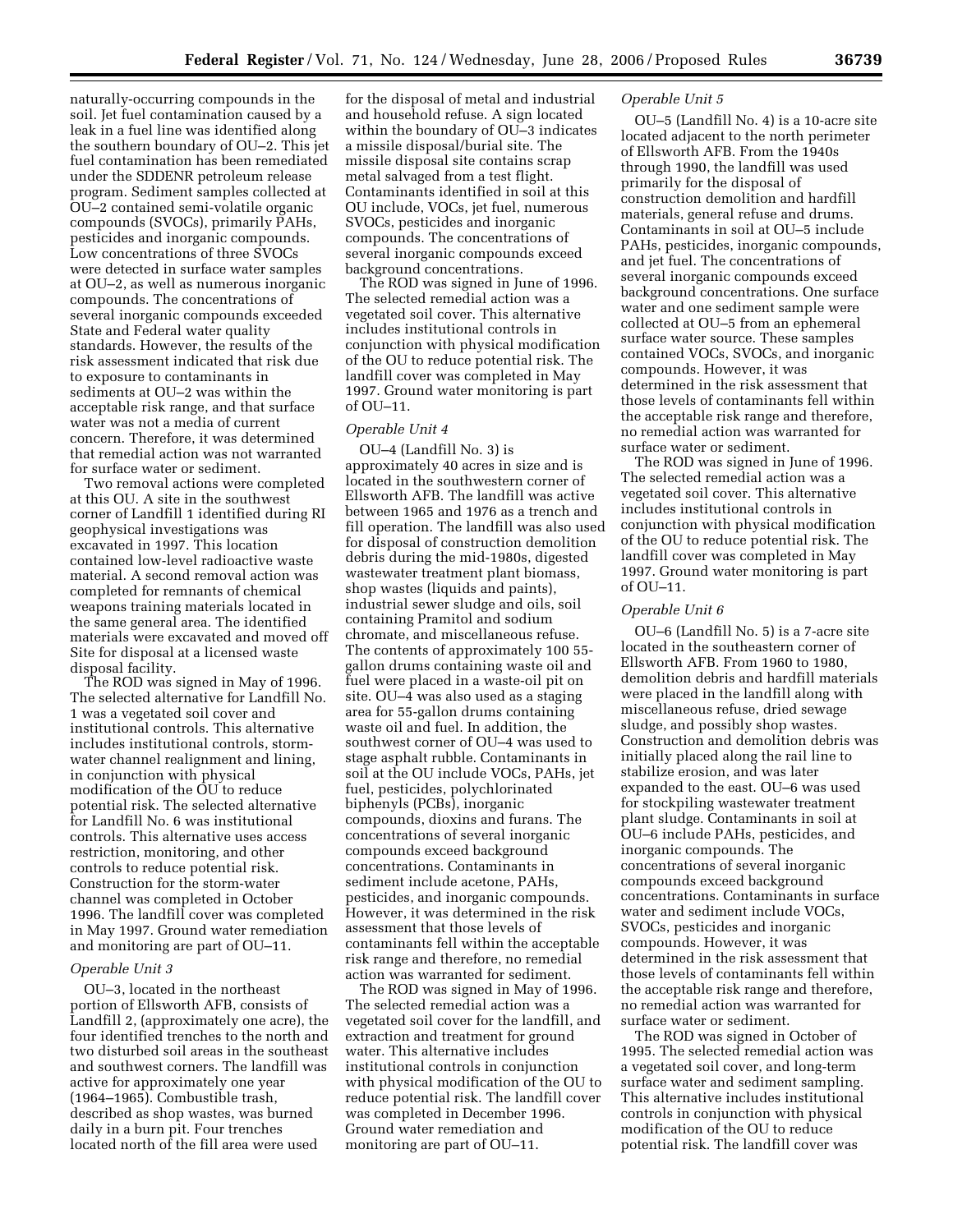completed in July 1996. Ground water monitoring is part of OU–11.

# *Operable Unit 7*

OU–7 (Low-Level Radioactive Waste Burial Site) is located in the Munitions Storage Area (MSA), formerly identified as the Weapons Storage Area (WSA), at the northernmost end of Ellsworth AFB. The MSA covers approximately 65 acres. Radioactive wastes were generated at Ellsworth AFB between 1952 and 1962. During that time the WSA was under the control of the Atomic Energy Commission (AEC). After 1962, control of the WSA was transferred to the Air Force. Contaminants in soil at OU–7 include VOCs and inorganic compounds. Contaminants in surface water and sediment include VOCs and inorganic compounds. The concentrations of several inorganic compounds in soil and sediment exceed background concentrations. Radionuclides detected in all media were within the normal background range due to natural variations in soil types and geological characteristics. The results of the risk assessment indicated that risk due to exposure to contaminants in surface water and sediments at OU–7 was within the acceptable risk range. Therefore, it was determined that remedial action was not warranted for surface water or sediment.

The ROD was signed in June of 1996. The selected remedial action was application of institutional controls for soil and ground water, completion of detailed records searches and long term ground water monitoring. Ground water monitoring is part of OU–11.

## *Operable Unit 8*

OU–8 (Explosive Ordnance Disposal Area) is located in the northeastern portion of Ellsworth AFB. OU–8 consists of two distinct areas, the Explosive Ordnance Disposal (EOD) Area and the Debris Burial Area. The EOD Area is approximately 600 feet by 1,350 feet, and the Debris Burial Area is approximately 300 feet by 150 feet. The EOD Area includes: A Pramitol (an herbicide) spill area, a burn pit area, a burn furnace area, and a detonation site. This detonation area was formerly used for the detonation of active explosives. The Debris Burial Area was used for the burial of debris generated from detonation of explosives at the demolition area. Contamination in soil at this OU includes VOCs, SVOCs (primarily PAHs), jet fuel, pesticides, dioxins/furans, and inorganic compounds. The concentrations of several inorganic compounds in soil and sediment exceed background

concentrations. One pesticide was detected in sediment samples. However, it was determined in the risk assessment that those levels of contaminants fell within the acceptable risk range and therefore, no remedial action was warranted for sediment.

The ROD was signed in June of 1996. The selected remedial action was installation of vegetated soil covers, application of institutional controls and long term sediment sampling. The soil covers over the EOD Area and the Debris Burial Area were completed in June 1997. Ground water monitoring is part of OU–11.

#### *Operable Unit 9*

OU–9 encompasses 90 acres surrounding the Old Auto Hobby Shop. The types of potential contaminant source areas at OU–9 include: Building Operations, underground storage tanks, the former Quartermaster Gasoline Dispensing Area, the former fuel transfer line, industrial waste lines, jet engine test facilities and upgradient source areas. There is no known documentation of major spills or releases at OU–9. Small volumes of fuels, oils, and solvents may have been released to the environment over time through incidental spills, leaks, and/or poor waste handling and disposal practices. Contaminants in soil at this OU include VOCs (primarily BTEX), SVOCs (primarily PAHs), jet fuel, and inorganic compounds. Several inorganic compounds were detected in surface water and sediment samples. PAHs were also reported in sediment samples.

It was determined that OU–9 did not pose a threat to human health or the environment. In May 1996, a ROD was signed for no further action. Remediation of soils contaminated by petroleum will be performed under the SDDENR petroleum release program. Ground water remediation was deferred to OU–11.

## *Operable Unit 10*

OU–10 is the North Hangar Complex, a 75-acre site located in the central portion of Ellsworth AFB, northeast of the primary instrument runway. The North Hangar complex was constructed in the 1950s and is composed of five rows of aircraft repair and maintenance hangars. Most of OU–10 is paved with concrete with some grassy areas between the hanger rows. OU–10 contains a system of underground jet fuel hydrant lines that deliver fuel to docked aircraft, and underground industrial waste lines associated with aircraft maintenance. It was reported that waste products used for aircraft maintenance may have been washed

down floor drains in the maintenance buildings. Contaminants at this OU included VOCs, SVOCs and jet fuel. The predominant VOCs were BTEX compounds.

It was determined that OU–10 did not pose a threat to human health or the environment. In May 1996, a ROD was signed for no further action. Remediation of soils contaminated by petroleum will be performed under the SDDENR petroleum release program. Ground water remediation was deferred to OU–11.

## *Operable Unit 12*

OU–12 (Hardfill No. 1) is located in the southern half of Ellsworth AFB and is approximately 14 acres in size. OU– 12 was identified as a hardfill, rather than a landfill, because disposal records indicated that it only received construction debris such as wood, metal, concrete, and asphalt. The remedial investigation identified the presence of VOCs, SVOCs, jet fuel and pesticides, but through site characterization it was found that these contaminants were related to flightline runoff rather than landfill disposal practices.

The ROD was signed in May of 1996. The selected remedial action was a vegetated soil cover. This alternative includes institutional controls in conjunction with physical modification of the OU to reduce potential risk. The soil cover was completed in May 1997. Ground water monitoring is part of OU– 11.

### *Five-Year Review*

The initial five-year review for Ellsworth AFB base was completed in September 2000. The second five-year review was completed in September 2005. The reviews focused on the final remedial activities at each OU. Discussions and recommendations were included for the long-term ground water actions at the OUs and for Operation and Maintenance issues with landfill covers.

## **V. Deletion Action**

EPA, with the State of South Dakota's concurrence, has determined that no additional response is necessary at Ellsworth AFB for surface soil, unsaturated subsurface soil, surface water and sediment media at OU–2, OU–3, OU–4, OU–5, OU–6, OU–7, OU– 8, OU–9, OU–10 and OU–12 (approximately 542 acres) and the surface soil, unsaturated subsurface soil, surface water and sediment media of an additional 4,300 acres which are not associated with an operable unit and are